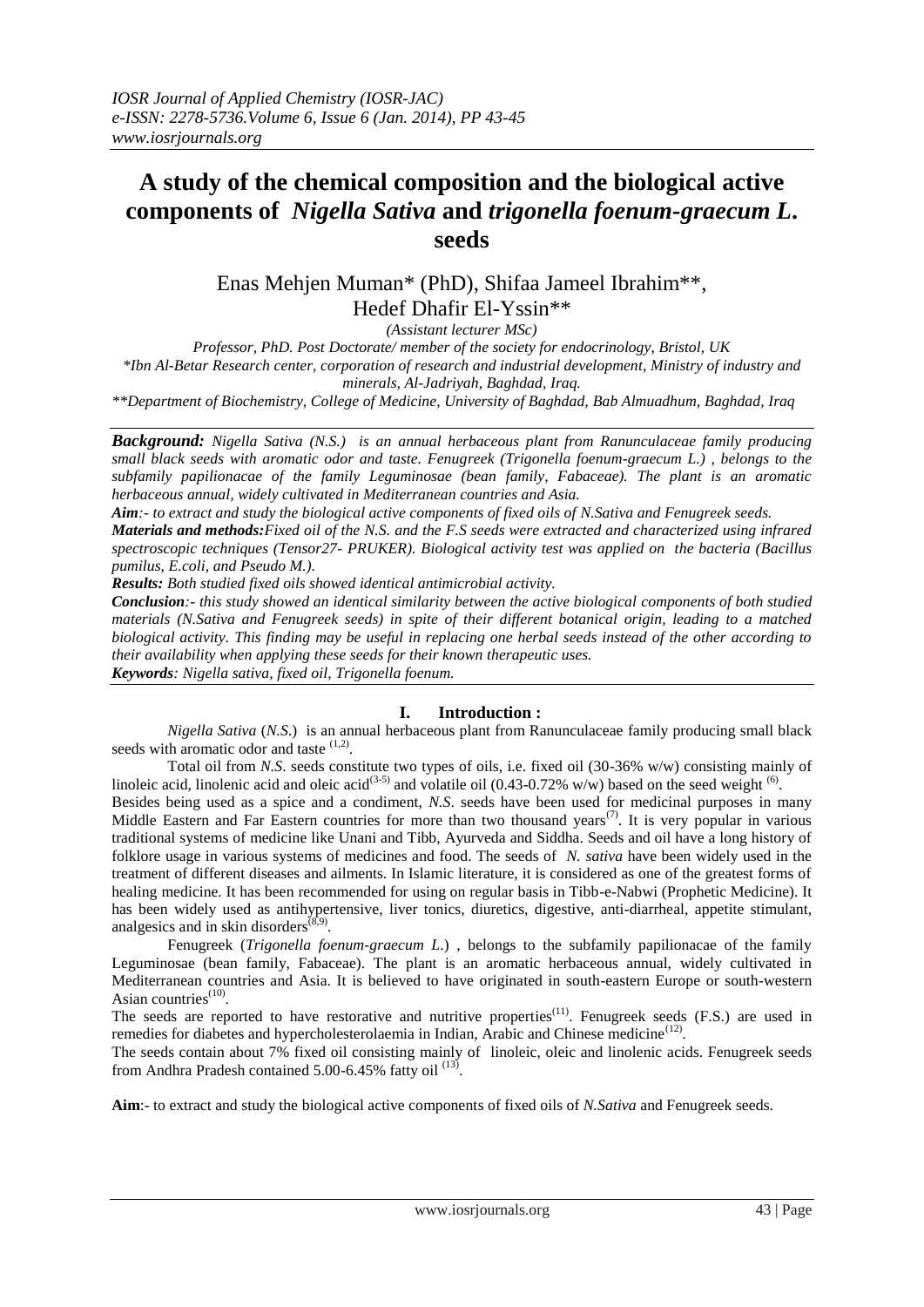## **II. Materials and methods:**

The *N.S*. and Fenugreek seeds were purchased from a local herb store in Baghdad, Iraq and authenticated by a botany specialist. The specialist classified the seeds according to their family and species.

Fixed oil of the *N.S.* seeds were extracted according to the following procedure <sup>(14)</sup>.

The *N.S*. seeds were finally powdered in a mixer. Two hundred and fifty grams of powdered seeds were extracted with one litter (1L) of 95% Hexane at 70ºC for five hours in soxhlet apparatus. The extract was concentrated under reduced presser in a rotary evaporator at 70ºC to remove all the hexane. Fifty milliliters of fixed oil were obtained.

Fixed oil of the F.S. were extracted according to the following procedure <sup>(15)</sup>.

The F.S. were finally powdered in a mixer. One hundred grams of powdered seeds were extracted with three hundred milliliters of 99% Chloroform at 70°C for six hours in soxhlet apparatus. The extract was concentrated under reduced presser in a rotary evaporator at 65ºC to remove all the solvent. Only six milliliters of fixed oil were obtained.

Both fixed oil were characterized using infrared spectroscopic techniques (Tensor27- PRUKER)

Biological activity test: used diffusion method to examination the activity of fixed oils (The *N.S*. and Fenugreek seeds)<sup>(16)</sup>, bacterial types activates in nutrient broth were (*Bacillus pumilus, E.coli,* and *Pseudo M.*).

Detection of active compounds: Made of many qualitative detections to defined the active chemical compounds in the fixed oils (The *N.S*. and Fenugreek seeds).

### **III. Results:**

The present study shows the FTIR spectrum for both fixed oils (The *N.S*. and Fenugreek seeds), figures (1)( 2) which confirmed the following group as show in table (1).



Figure (1) IR Spectrum of the fixed oil of *Nigella Sativa* seed.



Figure (2) IR Spectrum of the fixed oil of Fenugreek seed.

Both studied fixed oils showed identical antimicrobial activity.

### **IV. Discussion:**

The active components of fixed oils for both (The *N.S*. and Fenugreek seeds), that have been detected, found that they share the same groups, as follows: Tannins, Carbohydrate, Glycosides, Phenols, Resins, Flavonoids, Alkaloid, Terpens.